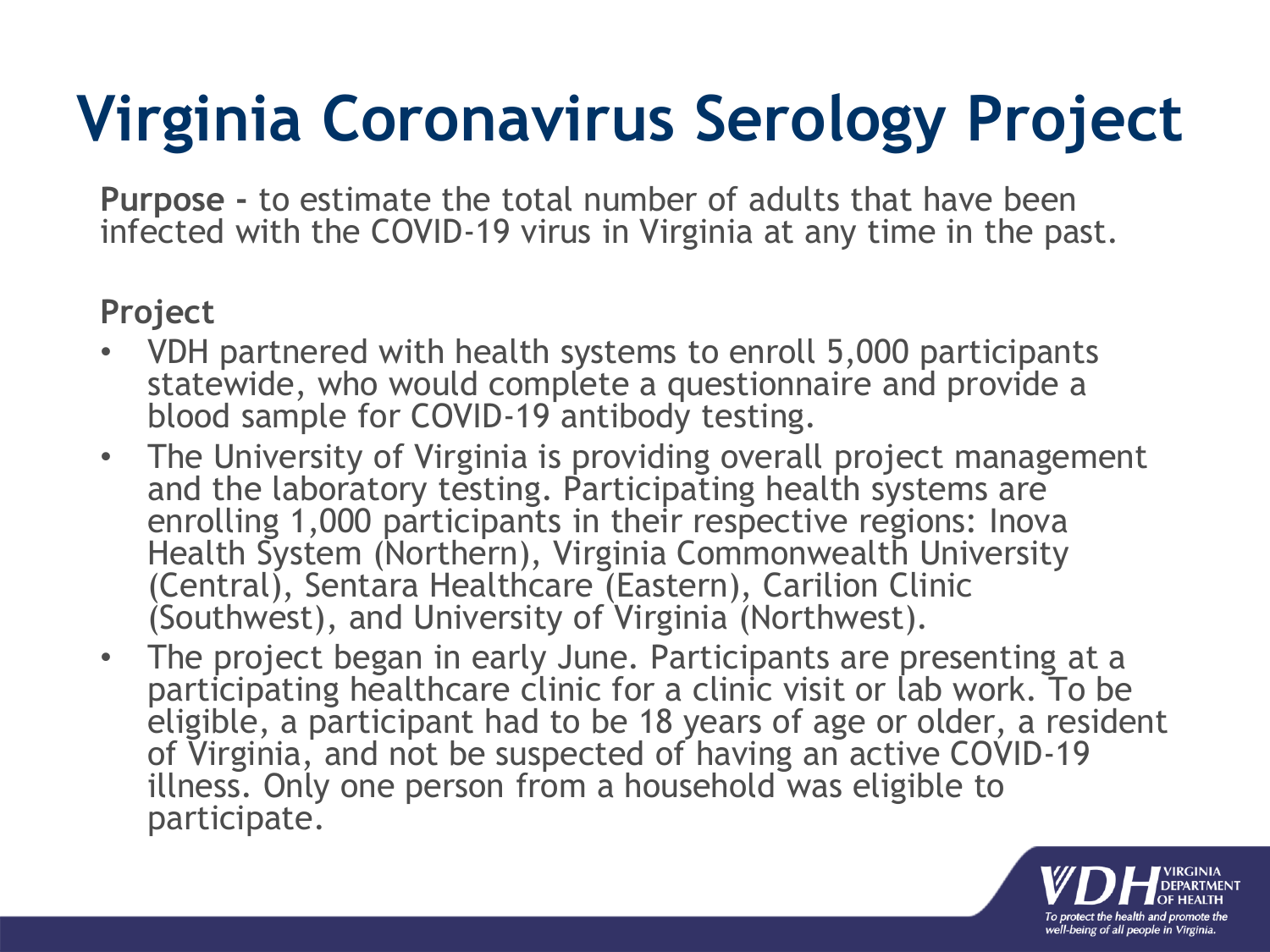### **Virginia Coronavirus Serology Project Interim Report – July 22, 2020**

An analysis of the 3,113 participants for whom antibody testing had been completed and reported.

- By sex, 64.6% were women.
- Young adults (18-39 years of age) who are white or African American were underrepresented among participants to date.
- By ethnicity, 10.1% are Hispanic.
- By insurance status, 11.1% reported coverage by Medicaid/FAMIS, 21.0% Medicare, 58.8% private insurance, 3.6% uninsured, 3.6% military or veterans coverage, and 1.9% other or don't know.
- 17.2% reported symptoms of a COVID-like illness since February 1, 2020 and 10.4% sought medical care for their illness.

**Limitations** – This is an interim report and the estimates may change when the project reaches full enrollment.

well-being of all people in Virginia.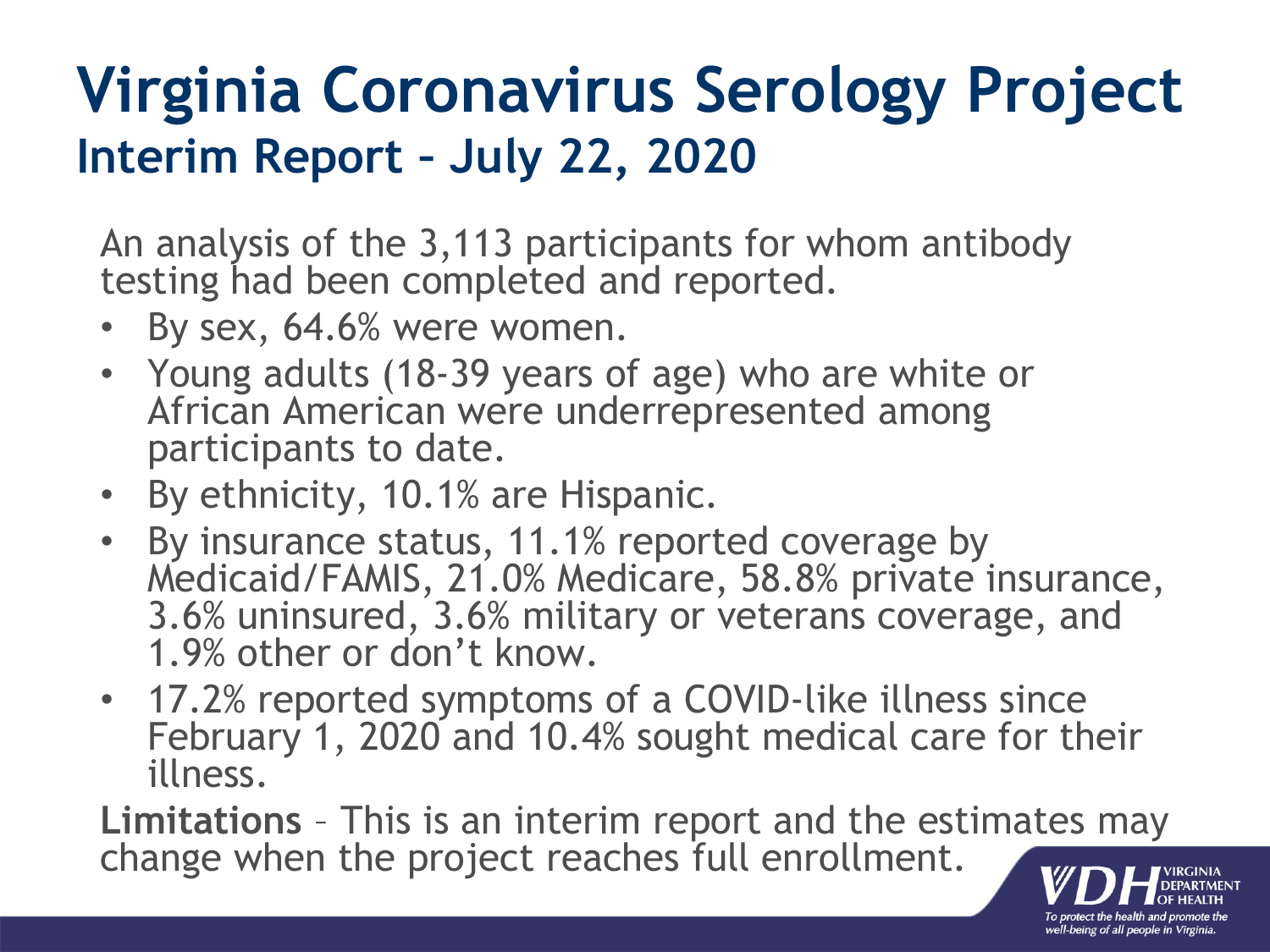### **Virginia Coronavirus Serology Project Interim findings by region and statewide – July 22, 2020**

|               |                           |                                       | Crude                                 | <b>Weighted prevalence*</b> |               |
|---------------|---------------------------|---------------------------------------|---------------------------------------|-----------------------------|---------------|
| <b>Region</b> | Number of<br>participants | <b>Number</b><br>antibody<br>positive | prevalence per<br>100<br>participants | per 100<br>population       | (95% CI)      |
| Central       | 400                       | 8                                     | 2.0                                   | 3.0                         | (0.5, 5.5)    |
| <b>East</b>   | 707                       | 9                                     | 1.3                                   | 1.5                         | $(-0.2, 3.2)$ |
| Northern      | 819                       | 36                                    | 4.4                                   | 4.2                         | (2.5, 5.9)    |
| Northwest     | 756                       | 11                                    | 1.5                                   | 0.9                         | (0.2, 1.6)    |
| Southwest     | 431                       | $\overline{3}$                        | 0.7                                   | 1.0                         | $(-0.2, 2.1)$ |
| Virginia      | 3,113                     | 67                                    | 2.2                                   | 2.4                         | (1.6, 3.1)    |

\* Weighted prevalence is reweighted by region, age, sex, race, ethnicity, and insurance status to match census population.

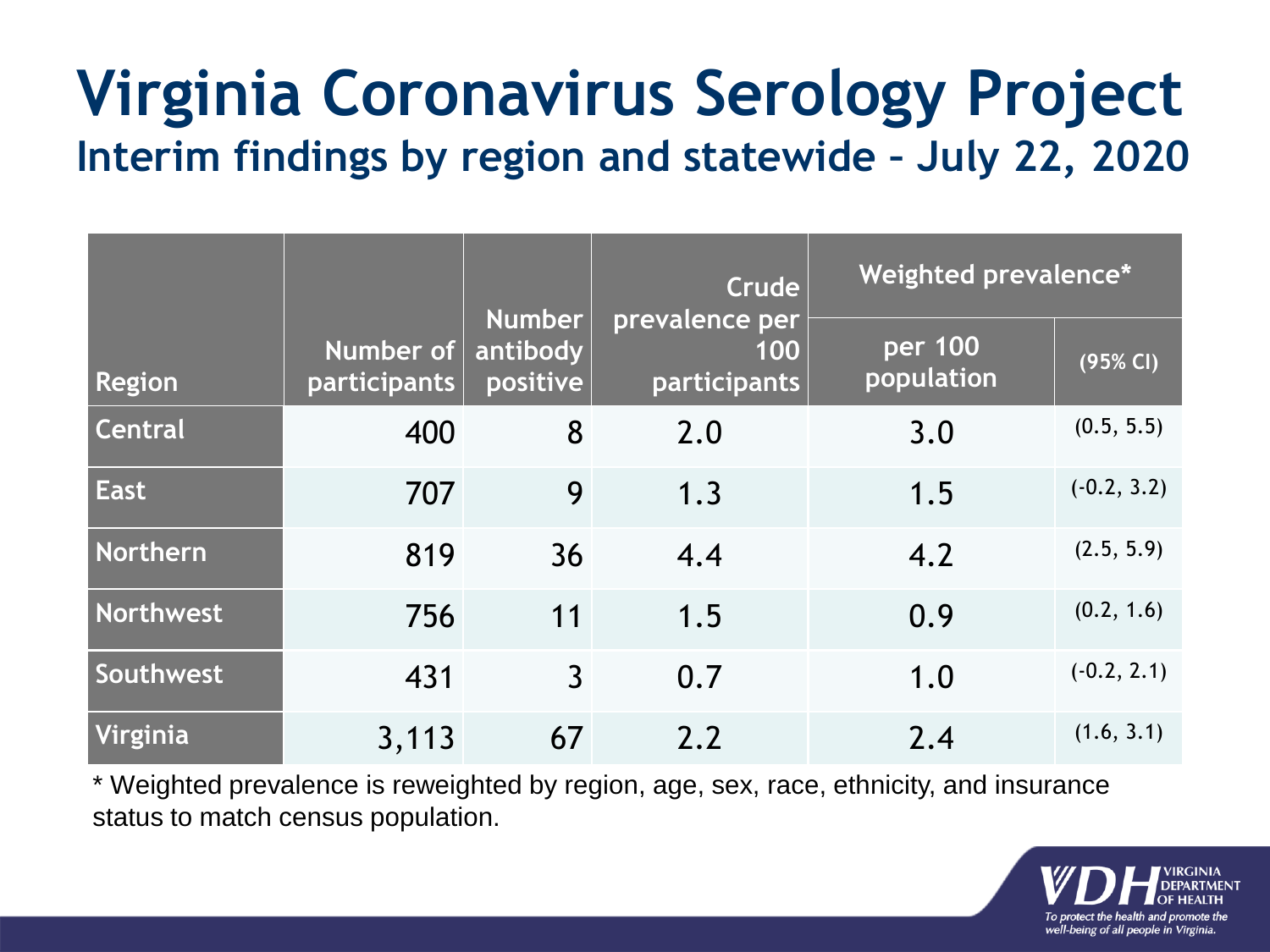### **Virginia Coronavirus Serology Project Interim finding by race and ethnicity – July 22, 2020**



|                         |                         |                                       | Crude                                       | Weighted prevalence*  |             |
|-------------------------|-------------------------|---------------------------------------|---------------------------------------------|-----------------------|-------------|
| <b>Ethnicity</b>        | <b>Partici</b><br>pants | <b>Number</b><br>antibody<br>positive | prevalence<br>$per$ 100<br>participant<br>S | per 100<br>population | (95% CI)    |
| <b>Hispanic</b>         | 315                     | 37                                    | 11.7                                        | 14.4                  | (8.3, 20.4) |
| non-<br><b>Hispanic</b> | 2,798                   | 30                                    | 1.1                                         | 1.1                   | (0.5, 1.6)  |

![](_page_3_Picture_3.jpeg)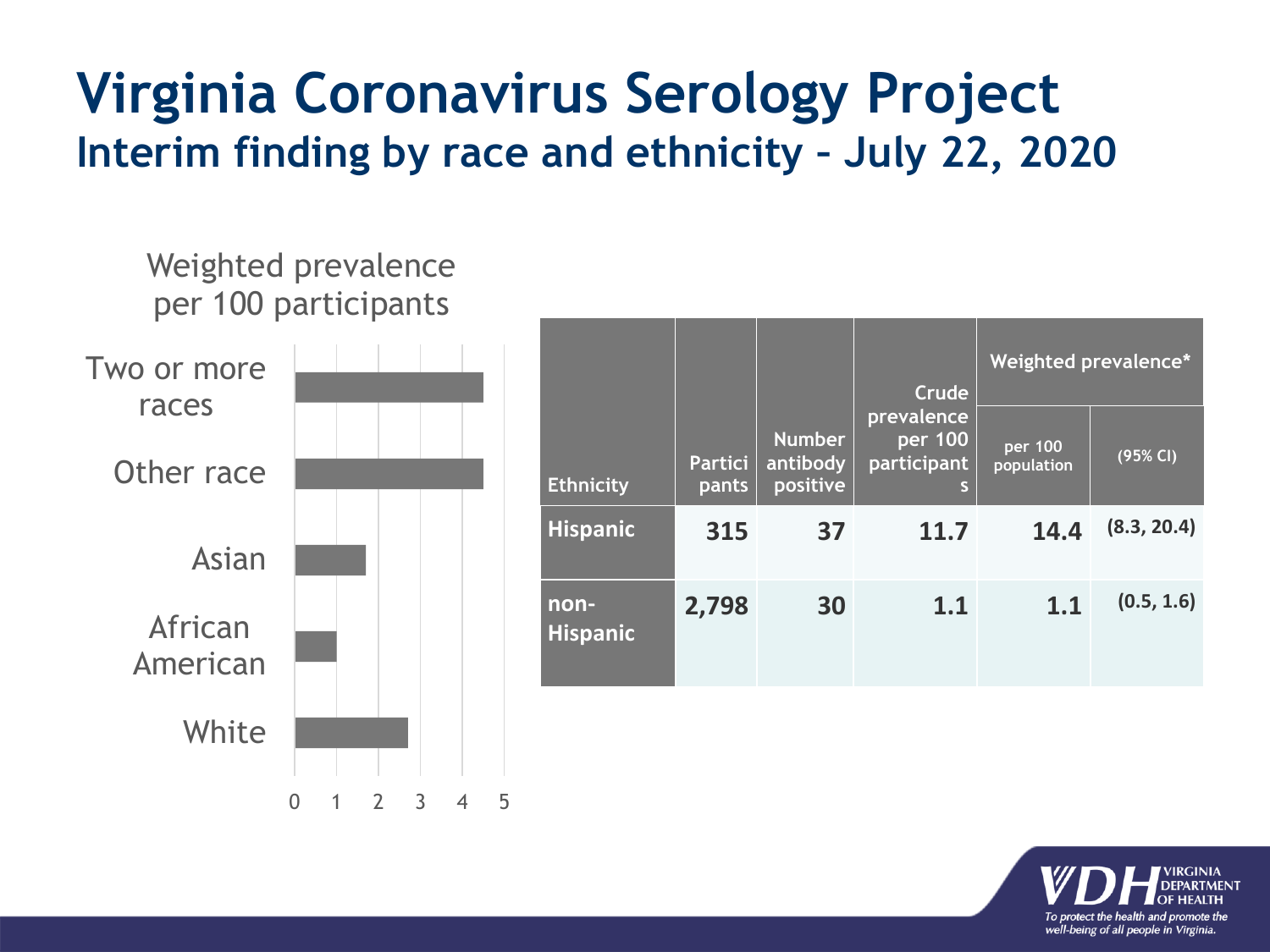### **Virginia Coronavirus Serology Project Interim finding – July 22, 2020**

**By Age Group - antibody positive per 100 population (weighted)**

![](_page_4_Figure_2.jpeg)

Health condition that put them at risk for severe complications of COVID-19 infection

- Yes 1.5% antibody positive
- No 3.0% antibody positive

![](_page_4_Picture_6.jpeg)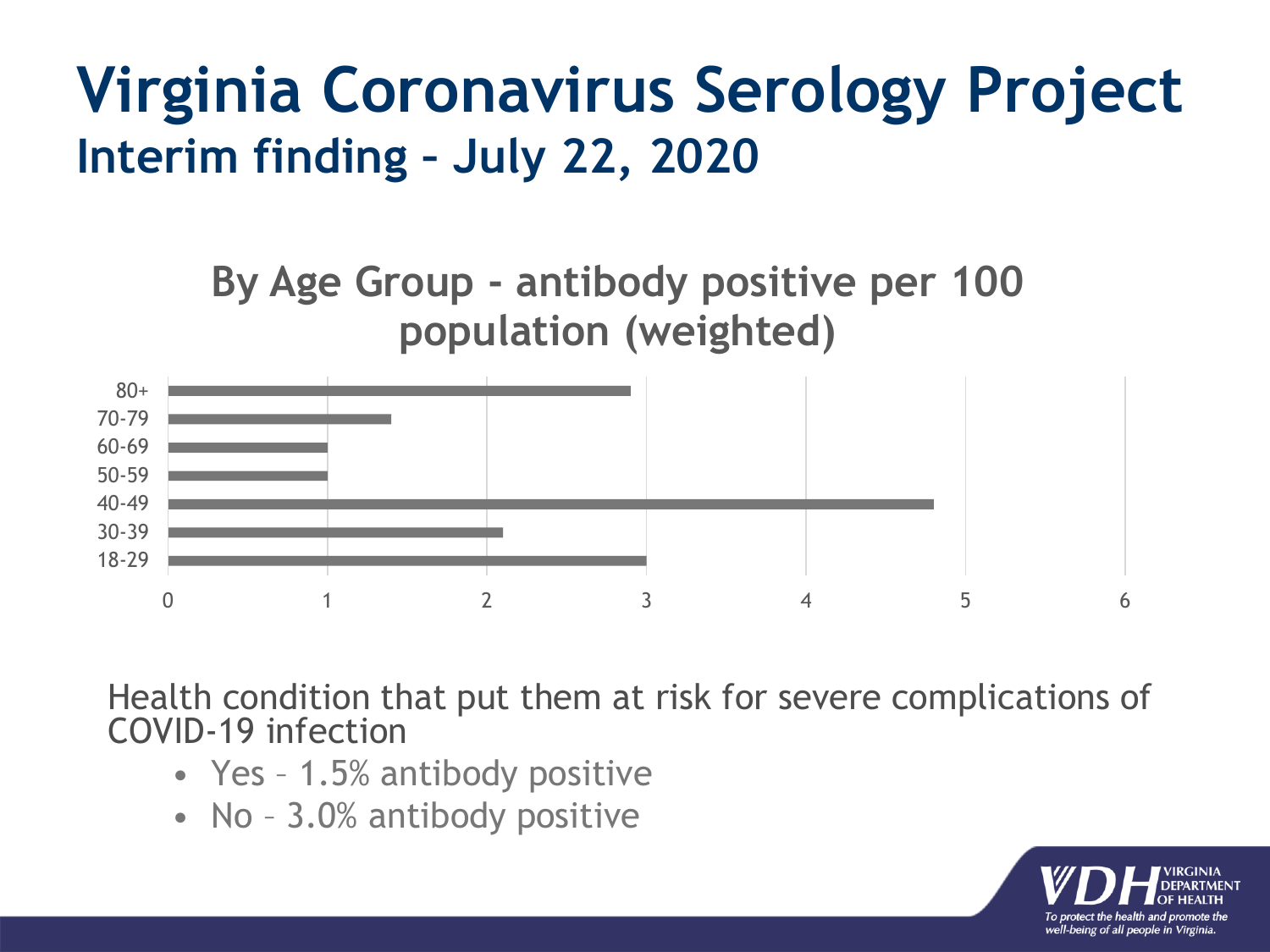### **Pediatric Coronavirus Serology Project**

![](_page_5_Picture_1.jpeg)

- VDH has partnered with Inova Health System to conduct a serology project among children and teens in Northern Virginia.
- Northern Virginia was selected for this project due to the number of confirmed COVID-19 pediatric cases reported in the region. Northern Virginia's population is also diverse in terms of ethnicity, socioeconomic status and race, which provides an important comparison to the rest of the Commonwealth.
- Inova Children's Hospital will recruit up to 1,000 participants aged 0 - 19-years-old who live in Northern Virginia and seek care at participating clinical sites. Participants' blood samples will be tested for COVID-19 antibodies.
- The project is underway and preliminary results are expected by mid-September.

![](_page_5_Picture_6.jpeg)